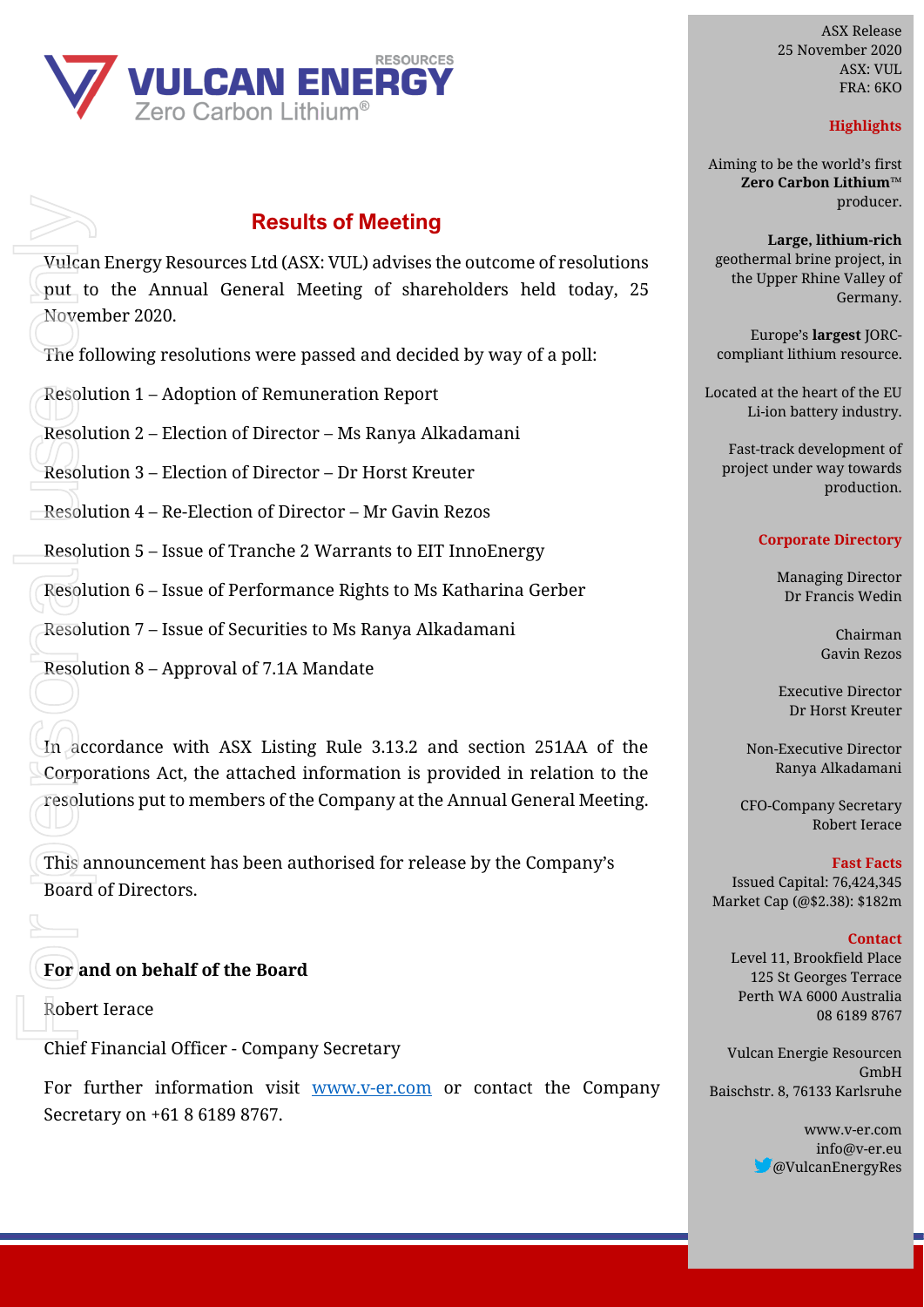# **Disclosure of Proxy Votes**

**Vulcan Energy Resources Limited** Annual General Meeting

Wednesday, 25 November 2020



|                                                         |                                                   | <b>Proxy Votes</b>                                                                      |                      | Poll Results (if applicable) |                |                                     |                      |                  |                |
|---------------------------------------------------------|---------------------------------------------------|-----------------------------------------------------------------------------------------|----------------------|------------------------------|----------------|-------------------------------------|----------------------|------------------|----------------|
| <b>Resolution</b>                                       | Decided by<br>Show of<br>Hands (S)<br>or Poll (P) | <b>Total Number</b><br>of Proxy Votes<br>exercisable by<br>proxies validly<br>appointed | <b>FOR</b>           | <b>AGAINST</b>               | <b>ABSTAIN</b> | <b>PROXY'S</b><br><b>DISCRETION</b> | <b>FOR</b>           | <b>AGAINST</b>   | <b>ABSTAIN</b> |
| 1 Adoption of Remuneration Report                       | P                                                 | 5,029,646                                                                               | 4,557,030<br>90.60%  | 28,735<br>0.57%              | 14,967,692     | 443,881<br>8.83%                    | 6,409,716<br>99.55%  | 28,735<br>0.45%  | 14,967,692     |
| 2 Election of Director - Ms Ranya<br>Alkadamani         | P                                                 | 19,978,603                                                                              | 19,507,049<br>97.64% | 7,959<br>0.04%               | 18,735         | 463,595<br>2.32%                    | 21,379,449<br>99.96% | 7,959<br>0.04%   | 18,735         |
| 3 Election of Director - Dr Horst<br>Kreuter            | P                                                 | 19,979,020                                                                              | 19,511,116<br>97.66% | 4,309<br>0.02%               | 18,318         | 463,595<br>2.32%                    | 21,383,516<br>99.98% | 4,309<br>0.02%   | 18,318         |
| 4 Re-Election of Director - Mr Gavin<br>Rezos           | P                                                 | 19,980,004                                                                              | 19,512,100<br>97.66% | 4,309<br>0.02%               | 17,334         | 463,595<br>2.32%                    | 21,384,500<br>99.98% | 4,309<br>0.02%   | 17,334         |
| 5 Issue of Tranche 2 Warrants to EIT<br>Innoenergy      | P                                                 | 19,959,085                                                                              | 18,949,541<br>94.94% | 50,500<br>0.25%              | 38,253         | 959,044<br>4.81%                    | 21,317,390<br>99.76% | 50,500<br>0.24%  | 38,253         |
| 6 Issue of Performance Rights to Ms<br>Katharina Gerber | P                                                 | 19,967,494                                                                              | 19,366,957<br>96.99% | 146,668<br>0.73%             | 29,844         | 453,869<br>2.27%                    | 21,229,631<br>99.31% | 146,668<br>0.69% | 29,844         |
| 7 Issue of Securities to Ms Ranya<br>Alkadamani         | P                                                 | 19,972,166                                                                              | 19,367,254<br>96.97% | 148,643<br>0.74%             | 25,172         | 456,269<br>2.28%                    | 21,232,328<br>99.30% | 148,643<br>0.70% | 25,172         |
|                                                         |                                                   |                                                                                         |                      |                              |                |                                     |                      |                  |                |
|                                                         |                                                   |                                                                                         |                      |                              |                |                                     |                      |                  |                |